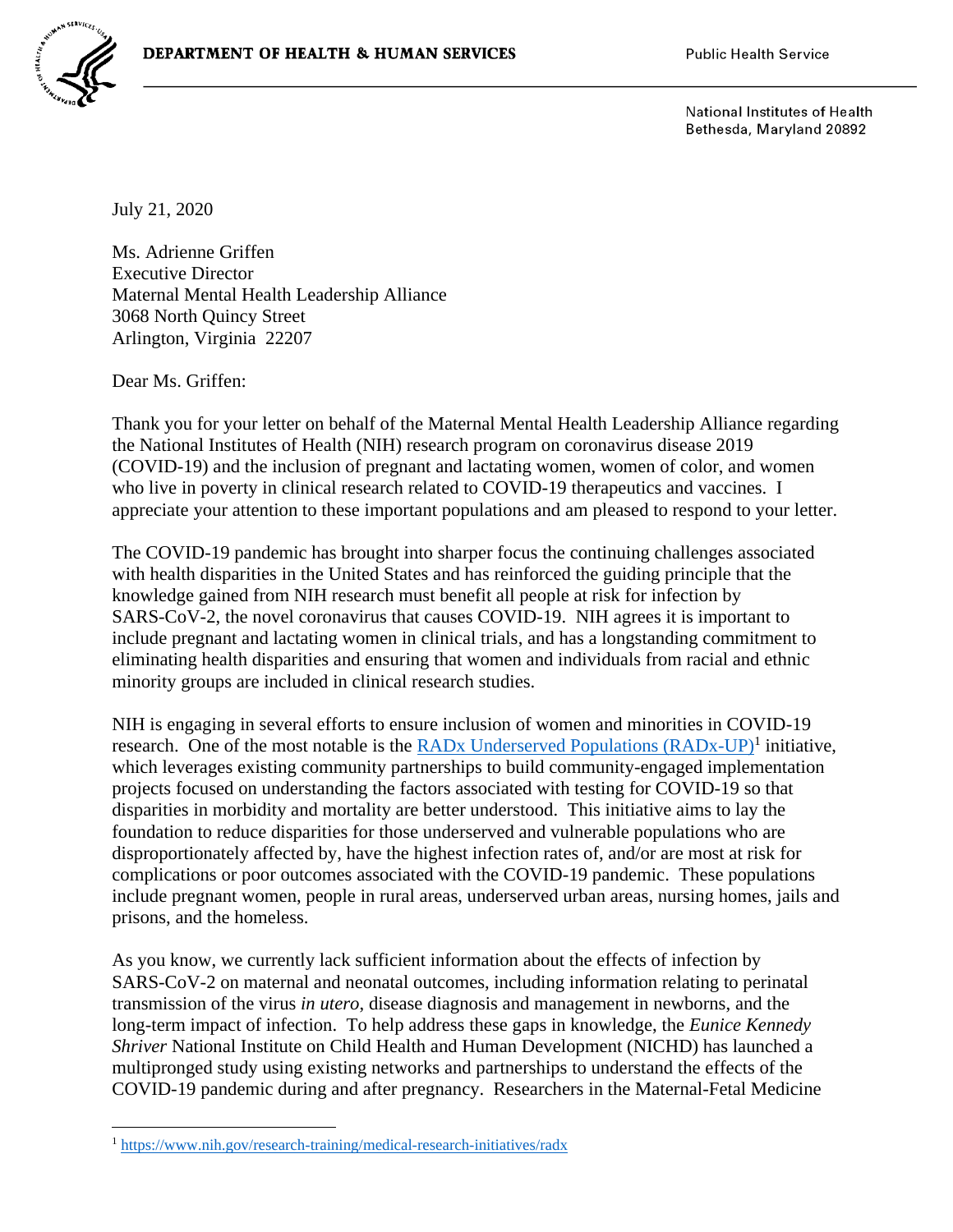Units (MFMU) Network, a group of 12 U.S. clinical centers, will analyze the medical records of up to 21,000 women to evaluate whether changes to healthcare delivery that were implemented as a result of the pandemic have led to higher rates of pregnancy-related complications and cesarean delivery. MFMU Network sites cover more than 160,000 deliveries a year, and their racial, ethnic, and geographic diversity allows researchers to generalize their study findings to the U.S. population. They will also seek to establish the risk of pregnant women with SARS-CoV-2 infection transmitting the virus to their fetus. Newborns will be monitored and assessed until they are discharged from the hospital. In addition, the study will track more than 1,500 pregnant women confirmed with SARS-CoV-2 infection, monitoring their health for six weeks after childbirth. MFMU Network investigators plan to contribute data collected from the current study to a larger registry to help inform future studies of how SARS-CoV-2 affects maternal health and pregnancy.

The National Heart, Lung, and Blood Institute (NHLBI) is starting a large observational study, for which pregnant women are eligible, that will be one of the most diverse and in-depth clinical characterizations of hospitalized COVID-19 patients across several dimensions, including age, sex/gender, race/ethnicity, and geography. In addition, the National Institute on Drug Abuse (NIDA) at NIH is supplementing HEALthy Brain and Child Development awards to explore the impact of the COVID-19 pandemic on pregnant and post-partum women and outcomes for their children, including infection as well as psychosocial and environmental contexts that may shape the trajectory of neurodevelopment. NIDA and NICHD also co-chair a subgroup of the NIH Pediatric Research Consortium focused on the impact of the COVID-19 pandemic on pregnant/lactating women and children. This subgroup is coordinating activities to ensure that these populations are included in COVID-19 research activities across NIH and to identify gaps and synergies in ongoing research to inform efforts to improve the short- and long-term outcomes for pregnant women and children.

The National Institute of Allergy and Infectious Diseases (NIAID), the lead Institute within NIH responsible for conducting and supporting research on emerging and re-emerging infectious diseases, including COVID-19, is conducting a serosurvey to test those without known exposure or illness for the presence of antibodies against the SARS-CoV-2 virus in the blood that indicate a prior infection. Consistent with its aims regarding all COVID-19 clinical research, NIH is undertaking efforts to ensure demographic and geographic diversity among participants in this study. The study allows pregnant and lactating women to participate, and it seeks to identify individuals with antibodies to the virus, as well as to explore cross-reactive immunity and other markers of immunity. NIAID is supporting longitudinal studies of pregnant and lactating women infected by SARS-CoV-2 and their infants to assess the contribution of the different clinical, immunologic, and virologic factors to disease severity, and to determine factors associated with transmission, clinical recovery, development of protective antibody responses, and their impact on the infants' immune system. NIH also is planning to track pregnant and lactating women through natural history studies. One example includes an NIAID-supported study examining the epidemiology of COVID-19 and severity in pregnant women, new mothers, infants, and children that will collect key specimens for investigating COVID-19 immunity and immune-mediated pathogenesis in these populations.

NIAID has also been working closely with the developers of SARS-CoV-2 candidate vaccines and therapeutics to explore opportunities for the inclusion of pregnant and lactating women in clinical trials. For example, NIAID and NICHD, through their co-funded clinical research